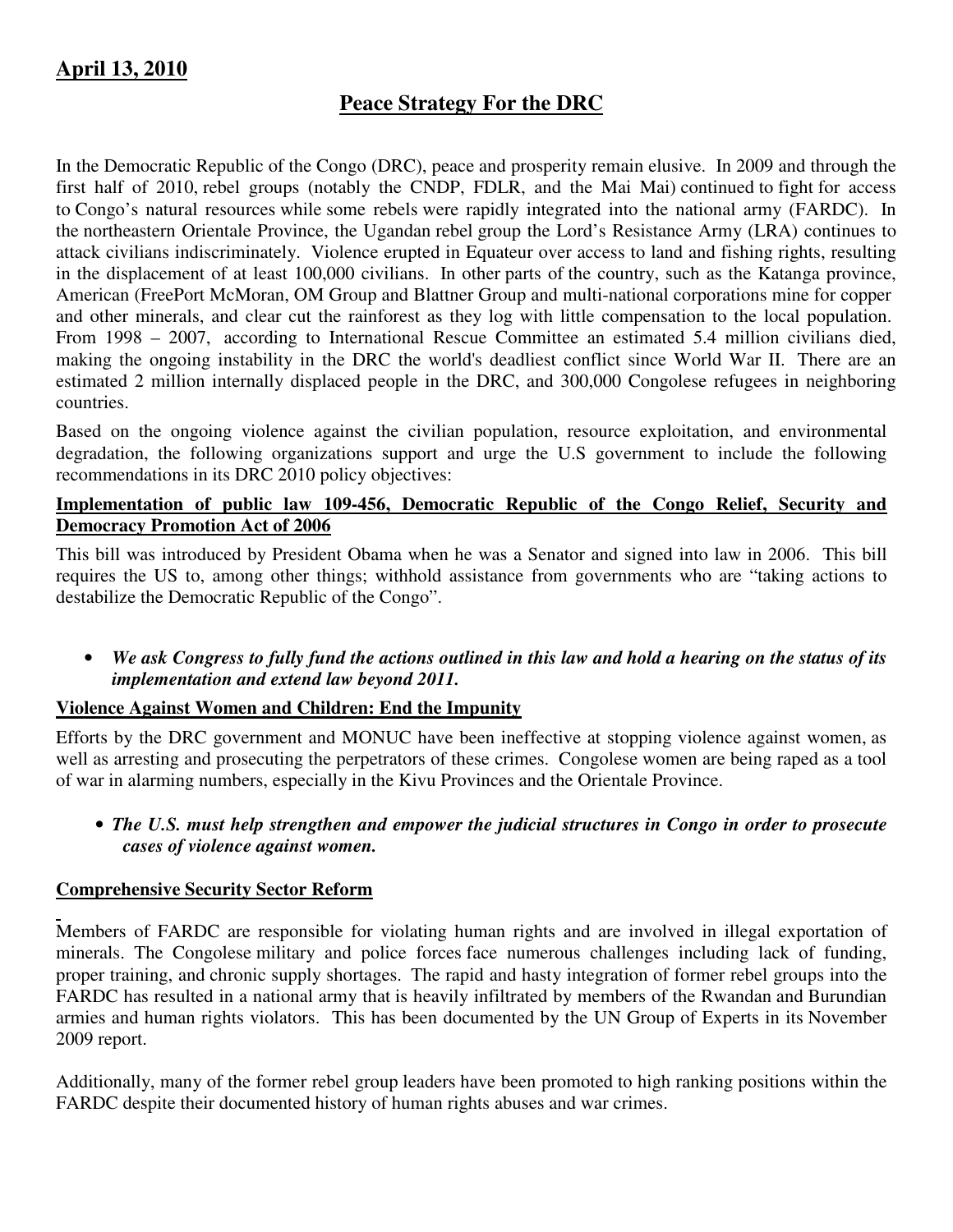- *FARDC personnel who have committed human rights abuses, such as Bosco Ntaganda who is indicted by the International Criminal Court, must be arrested and prosecuted.*
- *The Congolese military and police must receive human rights training and be held responsible for violations of codes of conduct.*
- *Increased support for civil institutions working to protect civilians and punish criminals.*
- *Refuse to provide support for political entities that are responsible for regulating the military and judicial system until those regulations are in place.*
- *Support the separation of FARDC funding and wages from the military chain of command.*

#### **Inclusive Peace Negotiations**

In order to achieve peace, regional governments must be held accountable for their destabilizing involvement in Eastern Congo. Peace can be achieved through negotiations that involve all stakeholders in the region. The Rwandan government must guarantee voluntary and safe return for refugees still living in the Congo and open political space to members of the Democratic Front for the Liberation of Rwanda (FDLR) once they return.

• *The US should initiate and encourage sustained and comprehensive regional diplomacy that engages all parties, including Congolese women's organizations and representatives.* 

#### **Democracy Benchmarks for 2011 Elections**

To continue the progress made in 2006, the DRC will need support and resources for the 2011 national elections. We ask the US to support the democratic process through voter education, civil society empowerment, fair and uniformly applied candidacy laws and independent observers, and the respect for the rule of law by ensuring that elections are held at all levels, as required by the constitution.

- *Provide resources and trainings as necessary to encourage free and fair elections in 2011.*
- *Encourage MONUC to remain to protect civilians.*

## **Independent Auditing Mechanism for Conflict Minerals Supply Chains**

The DRC government currently lacks the capacity to monitor the mining and exportation of its minerals. Numerous rebel groups and the Congolese national army continue to illegally trade, and export minerals. Armed groups use the revenue to finance their activities. Myriad electronic, military, and medical products are made throughout the world with components of legally and illegally minerals mined in the DRC.

International corporations are also implicated in human rights violations and environmental degradation while making huge profits in DRC. One of the most egregious cases of this is in the copper belt, where copper and cobalt are mined by American company Freeport McMoran. Civil society organizations have researched many contracts established between the Congolese government and mining corporations and have concluded that most of these contracts not only inhibit state development, but also fail to compensate the government or local populations at market parity. Rwanda makes more money from the trade in illicit minerals than any one or grouping of rebel groups. For mineral extraction and trade to become legal and generate revenue for the Congolese people instead of armed groups and foreign corporations the US should consider the following actions: